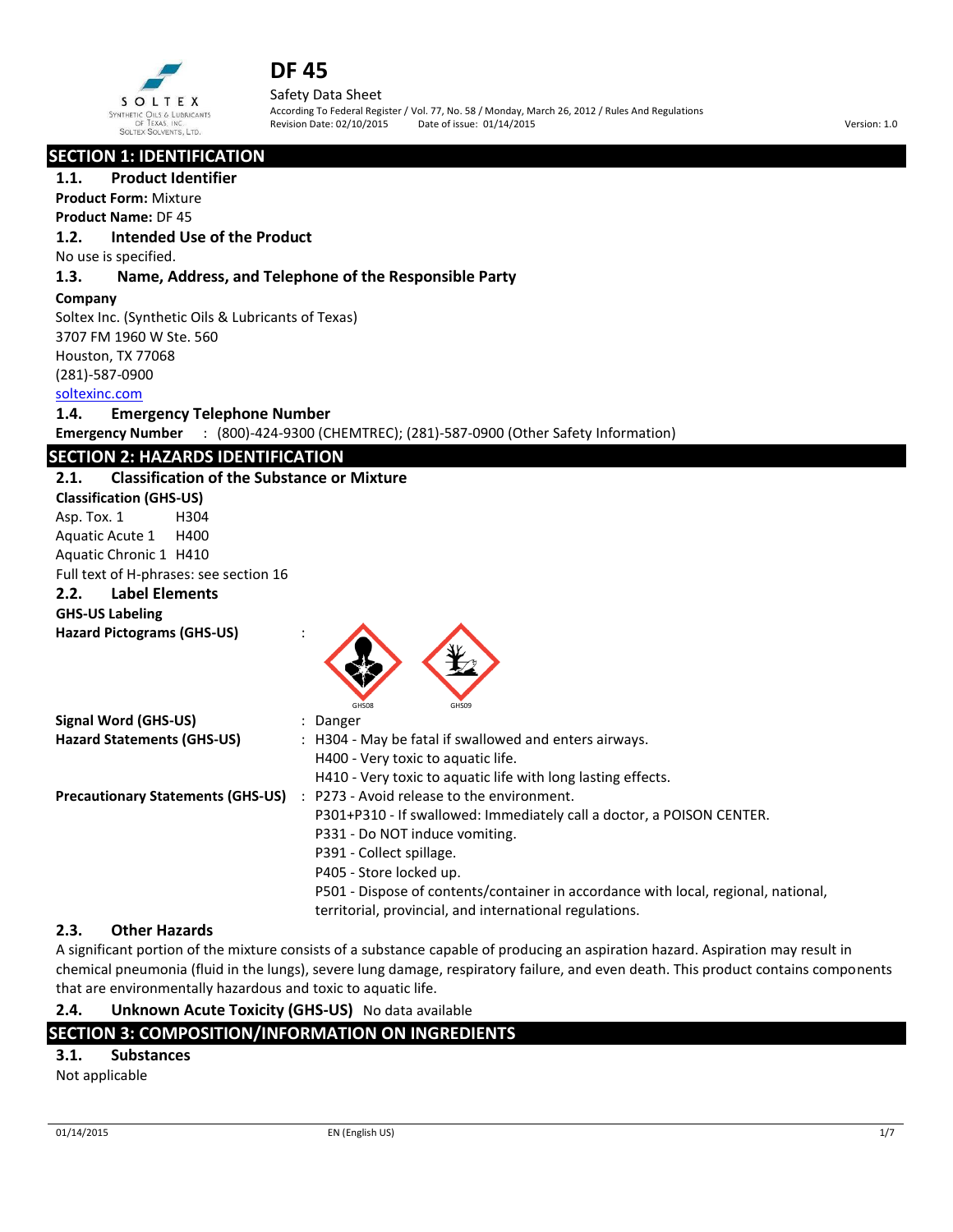## Safety Data Sheet

According To Federal Register / Vol. 77, No. 58 / Monday, March 26, 2012 / Rules And Regulations

#### **3.2. Mixture**

| ----                                    |                           |           |                                |
|-----------------------------------------|---------------------------|-----------|--------------------------------|
| <b>Name</b>                             | <b>Product Identifier</b> | % (w/w)   | <b>Classification (GHS-US)</b> |
| Benzene, C10-16-alkyl derivatives       | (CAS No) 68648-87-3       | 65 - 80   | Aquatic Acute 1, H400          |
|                                         |                           |           | Aquatic Chronic 1, H410        |
| Benzene, mono-C10-13-alkyl derivatives, | (CAS No) 84961-70-6       | $20 - 35$ | Asp. Tox. 1, H304              |
| distillation residues                   |                           |           |                                |

Full text of H-phrases: see section 16

# **SECTION 4: FIRST AID MEASURES**

## **4.1. Description of First Aid Measures**

**General:** Never give anything by mouth to an unconscious person. If you feel unwell, seek medical advice (show the label if possible). **Inhalation:** Remove to fresh air and keep at rest in a position comfortable for breathing. Obtain medical attention if breathing difficulty persists.

**Skin Contact:** Remove contaminated clothing. Drench affected area with water or soap and water for at least 15 minutes. Wash contaminated clothing before reuse. Obtain medical attention if irritation develops or persists.

**Eye Contact:** Rinse cautiously with water for at least 15 minutes. Remove contact lenses, if present and easy to do. Continue rinsing. Obtain medical attention.

**Ingestion:** Do NOT induce vomiting. Rinse mouth. Immediately call a POISON CENTER or doctor/physician.

### **4.2. Most Important Symptoms and Effects Both Acute and Delayed**

**General:** May be fatal if swallowed and enters airways.

**Inhalation:** Overexposure may be irritating to the respiratory system.

**Skin Contact:** Repeated or prolonged skin contact may cause irritation.

**Eye Contact:** Direct contact with the eyes is likely irritating.

**Ingestion:** May be fatal if swallowed and enters airways. Aspiration into the lungs can cause severe pulmonary edema/hemorrhage.

**Chronic Symptoms:** None expected under normal conditions of use.

### **4.3. Indication of Any Immediate Medical Attention and Special Treatment Needed**

If you feel unwell, seek medical advice (show the label where possible).

# **SECTION 5: FIRE-FIGHTING MEASURES**

## **5.1. Extinguishing Media**

**Suitable Extinguishing Media:** Use extinguishing media appropriate for surrounding fire.

**Unsuitable Extinguishing Media:** Do not use a heavy water stream. Use of heavy stream of water may spread fire.

### **5.2. Special Hazards Arising From the Substance or Mixture**

**Fire Hazard:** Not flammable but will support combustion.

**Explosion Hazard:** Product is not explosive.

**Reactivity:** Hazardous reactions will not occur under normal conditions.

### **5.3. Advice for Firefighters**

**Precautionary Measures Fire:** Exercise caution when fighting any chemical fire. Under fire conditions, hazardous fumes will be present.

**Firefighting Instructions:** Use water spray or fog for cooling exposed containers.

**Protection During Firefighting:** Do not enter fire area without proper protective equipment, including respiratory protection. **Hazardous Combustion Products**: Under fire conditions, may produce fumes, smoke, oxides of carbon and hydrocarbons.

### **Reference to Other Sections**

Refer to section 9 for flammability properties.

### **SECTION 6: ACCIDENTAL RELEASE MEASURES**

### **6.1. Personal Precautions, Protective Equipment and Emergency Procedures**

**General Measures:** Avoid all contact with skin, eyes, or clothing. Avoid breathing (vapor, mist, spray).

#### **6.1.1. For Non-Emergency Personnel**

**Protective Equipment:** Use appropriate personal protection equipment (PPE).

**Emergency Procedures:** Evacuate unnecessary personnel.

#### **6.1.2. For Emergency Personnel**

**Protective Equipment:** Equip cleanup crew with proper protection.

**Emergency Procedures:** Stop leak if safe to do so. Eliminate ignition sources. Ventilate area.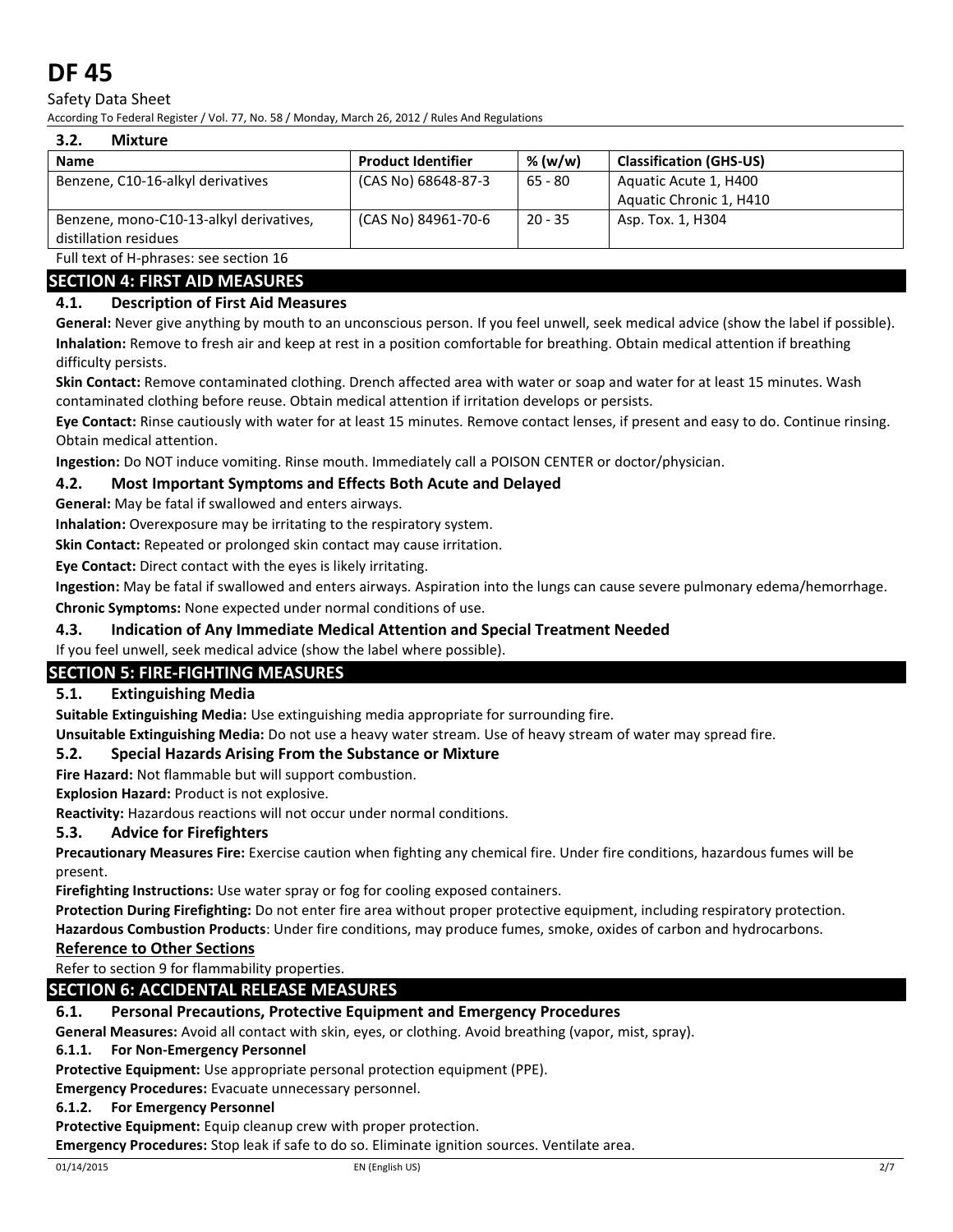Safety Data Sheet According To Federal Register / Vol. 77, No. 58 / Monday, March 26, 2012 / Rules And Regulations

# **6.2. Environmental Precautions**

Prevent entry to sewers and public waters. Notify authorities if liquid enters sewers or public waters.

# **6.3. Methods and Material for Containment and Cleaning Up**

**For Containment:** Contain any spills with dikes or absorbents to prevent migration and entry into sewers or streams. **Methods for Cleaning Up:** Clear up spills immediately and dispose of waste safely. Spills should be contained with mechanical barriers. Transfer spilled material to a suitable container for disposal. Contact competent authorities after a spill.

# **6.4. Reference to Other Sections**

See Heading 8. Exposure controls and personal protection. For further information refer to section 13.

# **SECTION 7: HANDLING AND STORAGE**

# **7.1. Precautions for Safe Handling**

**Additional Hazards When Processed:** Any proposed use of this product in elevated-temperature processes should be thoroughly evaluated to assure that safe operating conditions are established and maintained.

**Hygiene Measures:** Handle in accordance with good industrial hygiene and safety procedures. Wash hands and other exposed areas with mild soap and water before eating, drinking or smoking and when leaving work.

# **7.2. Conditions for Safe Storage, Including Any Incompatibilities**

**Technical Measures:** Comply with applicable regulations.

**Storage Conditions:** Store in a dry, cool and well-ventilated place. Keep container closed when not in use. Keep/Store away from direct sunlight, extremely high or low temperatures and incompatible materials.

**Incompatible Materials:** Strong acids, strong bases, strong oxidizers.

## **7.3. Specific End Use(s)**

No use is specified.

# **SECTION 8: EXPOSURE CONTROLS/PERSONAL PROTECTION**

# **8.1. Control Parameters**

For substances listed in section 3 that are not listed here, there are no established Exposure limits from the manufacturer, supplier, importer, or the appropriate advisory agency including: ACGIH (TLV), NIOSH (REL), OSHA (PEL), Canadian provincial governments, or the Mexican government.

# **8.2. Exposure Controls**

**Appropriate Engineering Controls:** Ensure adequate ventilation, especially in confined areas. Emergency eye wash fountains and safety showers should be available in the immediate vicinity of any potential exposure. Ensure all national/local regulations are observed.

**Personal Protective Equipment:** Protective goggles. Gloves. Protective clothing. Insufficient ventilation: wear respiratory protection.



**Materials for Protective Clothing:** Chemically resistant materials and fabrics.

**Hand Protection:** Wear chemically resistant protective gloves.

**Eye Protection:** Chemical goggles or safety glasses.

**Skin and Body Protection:** Wear suitable protective clothing.

**Respiratory Protection:** Use a NIOSH-approved respirator or self-contained breathing apparatus whenever exposure may exceed established Occupational Exposure Limits.

**Environmental Exposure Controls:** Do not allow the product to be released into the environment.

**Consumer Exposure Controls:** Do not eat, drink or smoke during use.

| SECTION 9: PHYSICAL AND CHEMICAL PROPERTIES                          |                |               |
|----------------------------------------------------------------------|----------------|---------------|
| <b>Information on Basic Physical and Chemical Properties</b><br>9.1. |                |               |
| <b>Physical State</b>                                                |                | Liguid        |
| <b>Color, D-1500</b>                                                 | $\therefore$ 1 |               |
| Odor                                                                 |                | Not available |
| <b>Odor Threshold</b>                                                |                | Not available |
| рH                                                                   |                | Not available |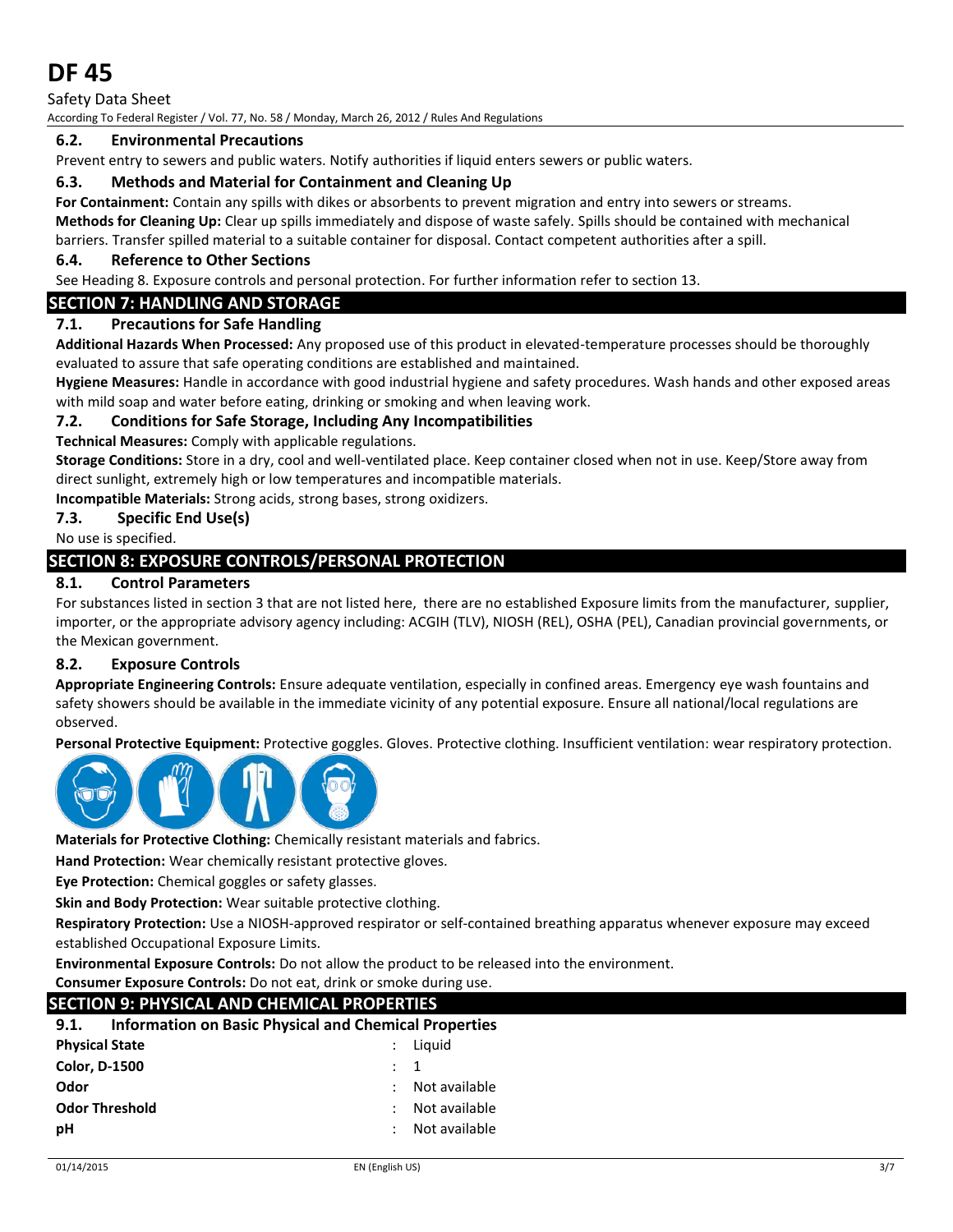Safety Data Sheet

According To Federal Register / Vol. 77, No. 58 / Monday, March 26, 2012 / Rules And Regulations

| <b>Evaporation Rate</b>                                  | $\ddot{\phantom{a}}$ | Not available                                                        |
|----------------------------------------------------------|----------------------|----------------------------------------------------------------------|
| <b>Melting Point</b>                                     |                      | Not available                                                        |
| <b>Freezing Point</b>                                    |                      | Not available                                                        |
| <b>Boiling Point</b>                                     |                      | Not available                                                        |
| Flash Point, COC                                         |                      | 130 °C (266 °F)                                                      |
| <b>Auto-ignition Temperature</b>                         |                      | Not available                                                        |
| <b>Decomposition Temperature</b>                         |                      | Not available                                                        |
| Flammability (solid, gas)                                |                      | Not available                                                        |
| <b>Lower Flammable Limit</b>                             |                      | Not available                                                        |
| Upper Flammable Limit                                    |                      | Not available                                                        |
| <b>Vapor Pressure</b>                                    |                      | Not available                                                        |
| <b>Relative Vapor Density at 20 °C</b>                   |                      | Not available                                                        |
| <b>Relative Density</b>                                  |                      | Not available                                                        |
| Specific Gravity, 15.6°/15.6°C                           |                      | 0.85                                                                 |
| Solubility                                               |                      | Not available                                                        |
| <b>Partition Coefficient: N-Octanol/Water</b>            |                      | Not available                                                        |
| <b>Viscosity</b>                                         |                      | Not available                                                        |
| <b>Viscosity, Kinematic</b>                              |                      | 4 - 7.3 cSt @ 40 °C                                                  |
| <b>Explosive Properties</b>                              |                      | Product is not explosive                                             |
| <b>Explosion Data - Sensitivity to Mechanical Impact</b> | $\ddot{\phantom{0}}$ | Not expected to present an explosion hazard due to mechanical impact |
| <b>Explosion Data - Sensitivity to Static Discharge</b>  |                      | Not expected to present an explosion hazard due to static discharge  |

## **SECTION 10: STABILITY AND REACTIVITY**

**10.1. Reactivity:** Hazardous reactions will not occur under normal conditions.

**10.2. Chemical Stability:** Stable under recommended handling and storage conditions (see section 7).

**10.3. Possibility of Hazardous Reactions:** Hazardous polymerization will not occur.

**10.4. Conditions to Avoid:** Direct sunlight, extremely high or low temperatures, heat, hot surfaces, sparks, open flames, incompatible materials, and other ignition sources.

**10.5. Incompatible Materials:** Strong acids, strong bases, strong oxidizers.

**10.6. Hazardous Decomposition Products:** Thermal decomposition generates : Carbon oxides (CO, CO2).

# **SECTION 11: TOXICOLOGICAL INFORMATION**

**11.1. Information on Toxicological Effects - Product**

**Acute Toxicity:** Not classified

**LD50 and LC50 Data:** Not available

**Skin Corrosion/Irritation:** Not classified

**Serious Eye Damage/Irritation:** Not classified

**Respiratory or Skin Sensitization:** Not classified

**Germ Cell Mutagenicity:** Not classified

**Teratogenicity:** Not classified

**Carcinogenicity:** Not classified

**Specific Target Organ Toxicity (Repeated Exposure):** Not classified

**Reproductive Toxicity:** Not classified

**Specific Target Organ Toxicity (Single Exposure):** Not classified

**Aspiration Hazard:** May be fatal if swallowed and enters airways.

**Symptoms/Injuries After Inhalation:** Overexposure may be irritating to the respiratory system.

**Symptoms/Injuries After Skin Contact:** Repeated or prolonged skin contact may cause irritation.

**Symptoms/Injuries After Eye Contact:** Direct contact with the eyes is likely irritating.

**Symptoms/Injuries After Ingestion:** May be fatal if swallowed and enters airways. Aspiration into the lungs can cause severe pulmonary edema/hemorrhage.

**Chronic Symptoms:** None expected under normal conditions of use.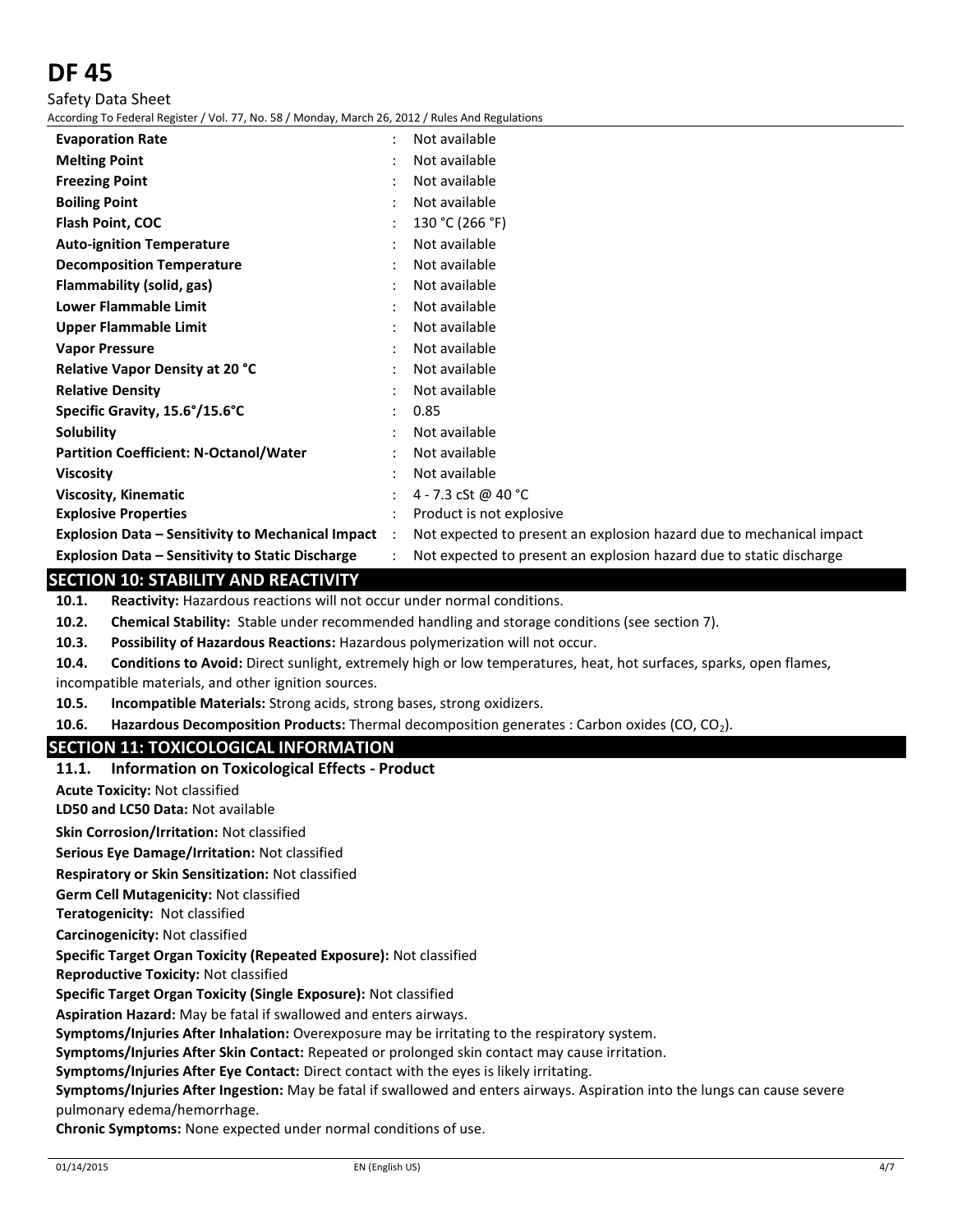Safety Data Sheet

According To Federal Register / Vol. 77, No. 58 / Monday, March 26, 2012 / Rules And Regulations

## **11.2. Information on Toxicological Effects - Ingredient(s)**

#### **LD50 and LC50 Data:**

| LD50 Oral Rat<br>$>$ 5000 mg/kg<br>$>10200 \,\mathrm{mg/kg}$<br>Benzene, mono-C10-13-alkyl derivatives, distillation residues (84961-70-6) | Benzene, C10-16-alkyl derivatives (68648-87-3) |  |  |
|--------------------------------------------------------------------------------------------------------------------------------------------|------------------------------------------------|--|--|
|                                                                                                                                            |                                                |  |  |
|                                                                                                                                            | <b>LD50 Dermal Rabbit</b>                      |  |  |
|                                                                                                                                            |                                                |  |  |
| LD50 Oral Rat<br>$>$ 2000 mg/kg                                                                                                            |                                                |  |  |

# **SECTION 12: ECOLOGICAL INFORMATION**

### **12.1. Toxicity**

**Ecology - General:** Very toxic to aquatic life. Very toxic to aquatic life with long lasting effects.

| Benzene, C10-16-alkyl derivatives (68648-87-3) |                                                                            |  |
|------------------------------------------------|----------------------------------------------------------------------------|--|
| LC50 Fish 1                                    | 1000 mg/l (Exposure time: 96 h - Species: Oncorhynchus mykiss)             |  |
| EC50 Daphnia 1                                 | 0.009 mg/l (Exposure time: 48 h - Species: Daphnia magna)                  |  |
| <b>EC50 Other Aquatic Organisms 1</b>          | 1000 mg/l (Exposure time: 96 h - Species: Pseudokirchneriella subcapitata) |  |
| <b>NOEC chronic fish</b>                       | > 0.06                                                                     |  |
| <b>NOEC chronic algae</b>                      | 0.01                                                                       |  |

### **12.2. Persistence and Degradability**

Not available

## **12.3. Bioaccumulative Potential**

| (68648-87-3)<br>Ben.<br>lerivatives<br>16-alkvi.<br>:10-<br>ne<br>rzene. | $\sim$ |
|--------------------------------------------------------------------------|--------|
| <b>BCF Fish</b>                                                          | $\sim$ |
|                                                                          | ں ب    |

#### **12.4. Mobility in Soil**

Not available

# **12.5. Other Adverse Effects**

**Other Information:** Avoid release to the environment.

# **SECTION 13: DISPOSAL CONSIDERATIONS**

### **13.1. Waste treatment methods**

**Sewage Disposal Recommendations:** Do not empty into drains; dispose of this material and its container in a safe way. Do not empty into drains. Do not dispose of waste into sewer.

**Waste Disposal Recommendations:** Dispose of waste material in accordance with all local, regional, national, provincial, territorial and international regulations.

### **SECTION 14: TRANSPORT INFORMATION**

#### **14.1. In Accordance with DOT**

| <b>Proper Shipping Name</b>                                          | $\ddot{\phantom{0}}$<br>DETERGENT ALKYLATE) | ENVIRONMENTALLY HAZARDOUS SUBSTANCES, LIQUID, N.O.S., (LINEAR ALKYLBENZENE - |
|----------------------------------------------------------------------|---------------------------------------------|------------------------------------------------------------------------------|
| <b>Hazard Class</b><br><b>Identification Number</b>                  | : 9<br>: UN3082                             |                                                                              |
| <b>Label Codes</b>                                                   | : 9                                         |                                                                              |
| <b>Packing Group</b><br><b>Marine Pollutant</b><br><b>ERG Number</b> | : III<br>: Marine pollutant<br>: 171        |                                                                              |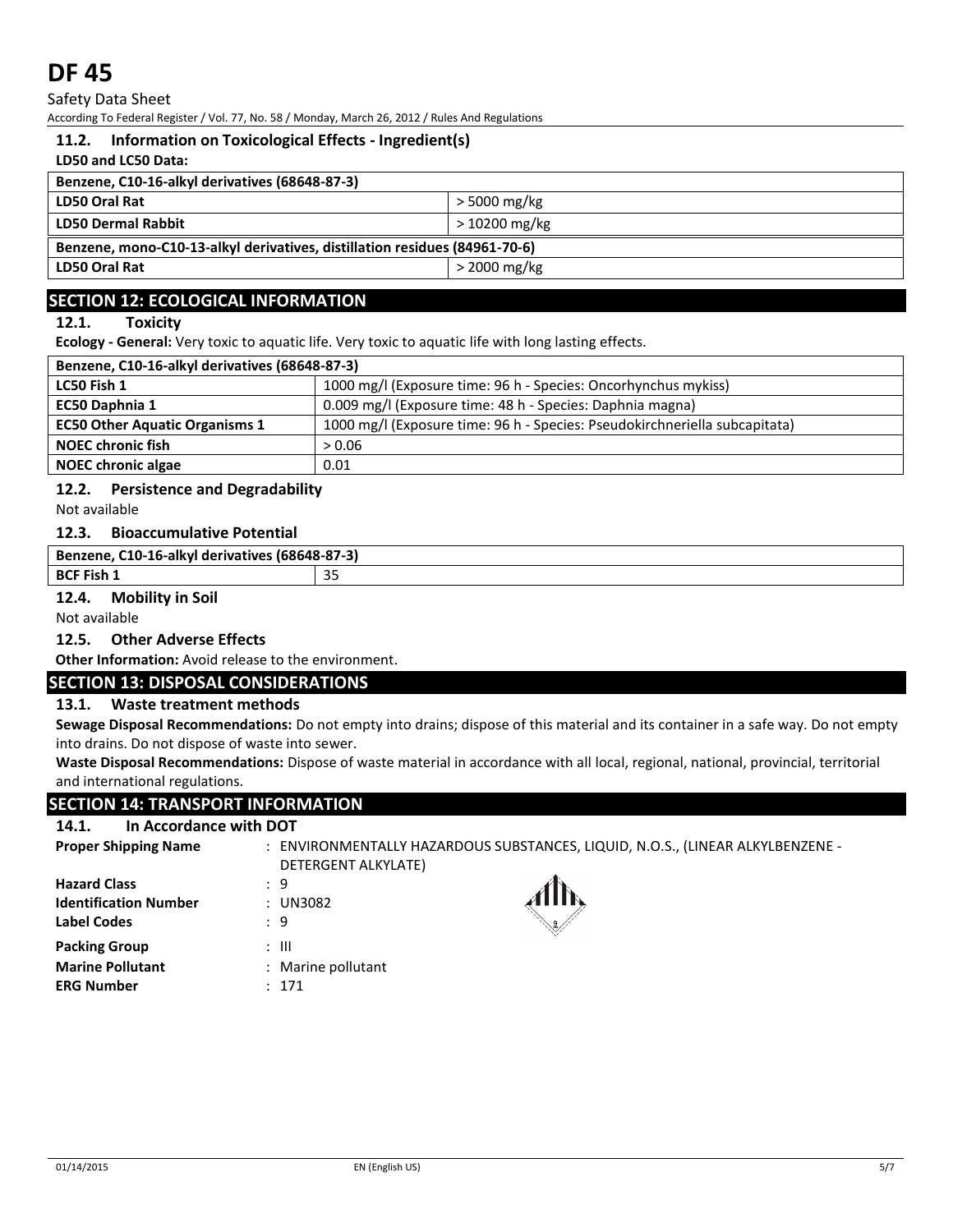Safety Data Sheet According To Federal Register / Vol. 77, No. 58 / Monday, March 26, 2012 / Rules And Regulations

| In Accordance with IMDG<br>14.2.          |                                                                                                       |
|-------------------------------------------|-------------------------------------------------------------------------------------------------------|
| <b>Proper Shipping Name</b>               | : ENVIRONMENTALLY HAZARDOUS SUBSTANCES, LIQUID, N.O.S., (LINEAR ALKYLBENZENE -<br>DETERGENT ALKYLATE) |
| <b>Hazard Class</b>                       | : 9                                                                                                   |
| <b>Identification Number</b>              | : UN3082                                                                                              |
| <b>Packing Group</b>                      | $:$ $\mathbb{H}$                                                                                      |
| <b>Label Codes</b>                        | : 9                                                                                                   |
| EmS-No. (Fire)                            | $: F-A$                                                                                               |
| EmS-No. (Spillage)                        | $: S-F$                                                                                               |
| <b>Marine pollutant</b>                   | : Marine pollutant                                                                                    |
| In Accordance with IATA<br>14.3.          |                                                                                                       |
| <b>Proper Shipping Name</b>               | : ENVIRONMENTALLY HAZARDOUS SUBSTANCES, LIQUID, N.O.S., (LINEAR ALKYLBENZENE -<br>DETERGENT ALKYLATE) |
| <b>Packing Group</b>                      | $:$ $III$                                                                                             |
| <b>Identification Number</b>              | : UN3082                                                                                              |
| <b>Hazard Class</b>                       | : 9                                                                                                   |
| <b>Label Codes</b>                        | : 9                                                                                                   |
| <b>ERG Code (IATA)</b>                    | : 9L                                                                                                  |
| 14.4.<br>In Accordance with TDG           |                                                                                                       |
| <b>Proper Shipping Name</b>               | : ENVIRONMENTALLY HAZARDOUS SUBSTANCES, LIQUID, N.O.S., (LINEAR ALKYLBENZENE -<br>DETERGENT ALKYLATE) |
| <b>Packing Group</b>                      | : III                                                                                                 |
| <b>Hazard Class</b>                       | : 9                                                                                                   |
| <b>Identification Number</b>              | : UN3082                                                                                              |
| <b>Label Codes</b>                        | : 9                                                                                                   |
| <b>Marine Pollutant (TDG)</b>             | : Marine pollutant                                                                                    |
| <b>SECTION 15: REGULATORY INFORMATION</b> |                                                                                                       |

# **15.1. US Federal Regulations**

| <b>DF 45</b>                                                                  |  |  |
|-------------------------------------------------------------------------------|--|--|
| <b>SARA Section 311/312 Hazard Classes</b><br>Immediate (acute) health hazard |  |  |
| Benzene, C10-16-alkyl derivatives (68648-87-3)                                |  |  |
| Listed on the United States TSCA (Toxic Substances Control Act) inventory     |  |  |
| Benzene, mono-C10-13-alkyl derivatives, distillation residues (84961-70-6)    |  |  |
| Listed on the United States TSCA (Toxic Substances Control Act) inventory     |  |  |

### **15.2. US State Regulations**

Neither this product nor its chemical components appear on any US state lists.

### **15.3. Canadian Regulations**

WHMIS Classification | Uncontrolled product according to WHMIS classification criteria

# **Benzene, C10-16-alkyl derivatives (68648-87-3)**

Listed on the Canadian DSL (Domestic Substances List)

WHMIS Classification | Uncontrolled product according to WHMIS classification criteria

# **Benzene, mono-C10-13-alkyl derivatives, distillation residues (84961-70-6)**

Listed on the Canadian NDSL (Non-Domestic Substances List)

This product has been classified in accordance with the hazard criteria of the Controlled Products Regulations (CPR) and the SDS contains all of the information required by CPR.